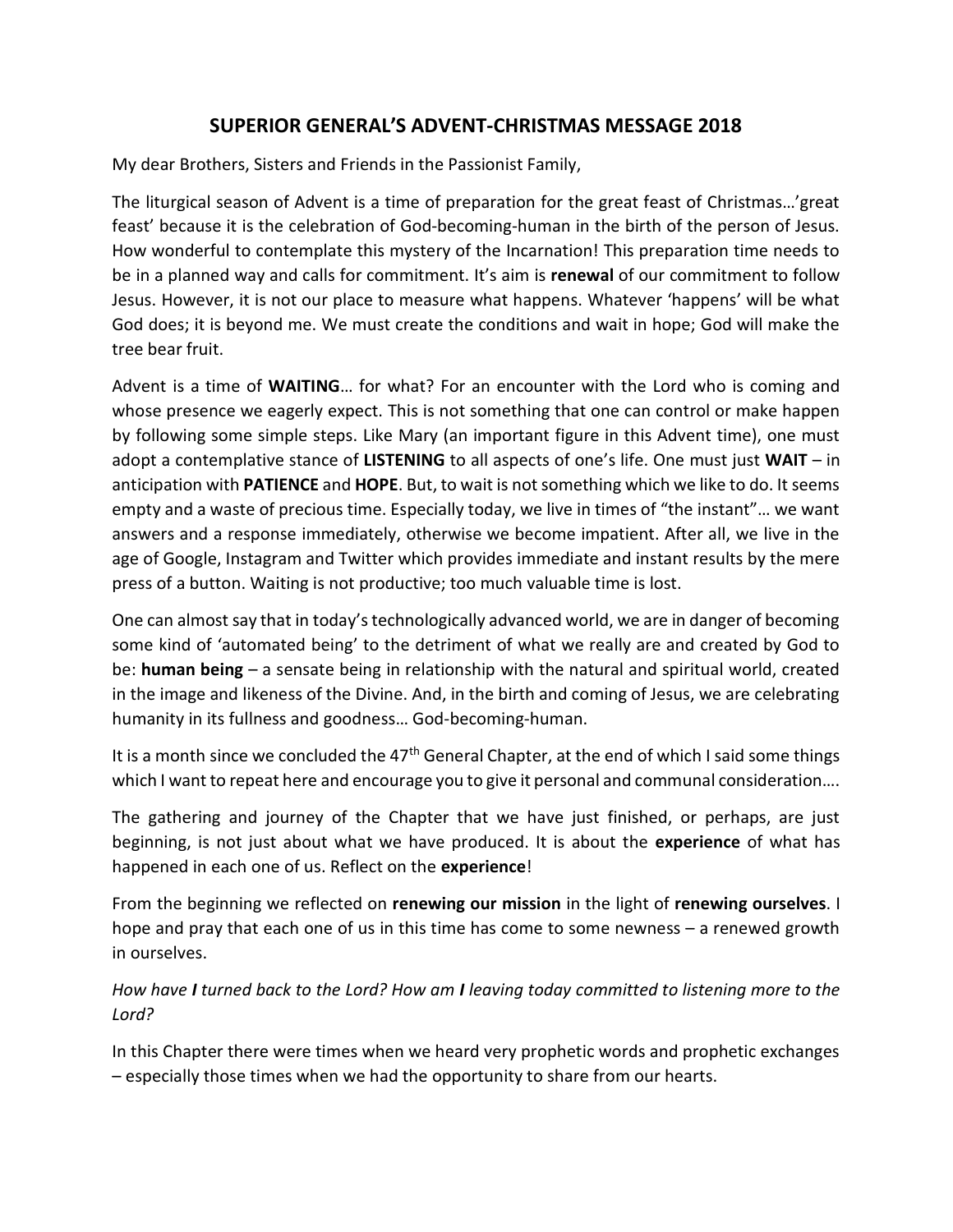And some of the prophetic words/phrases I remember are these:

## "We want to be welcoming, hospitable communities, schools of prayer."

How are you, with your community of brothers and sisters going to make that effective and real?

What does it mean to be a 'school of prayer'?

Is it only about what happens inside our house, our building, when people gather for common prayer at certain times of the day? Is it just about that?

And what is prayer? Is it just a performance, carrying out an obligation, or is it truly an encounter with Jesus? With God?

How do we open our communities, our houses, our monasteries, our retreats so that they are at the service of the mission?

Can we perhaps think of every community, every house being a 'Shrine' to the Passion of Jesus? A place where people feel welcome and hospitality – where they are allowed to enter in and not just stand at the door; a space where they truly experience and encounter the presence of Love which comes from the Passion of Jesus.

# "We want to go to the peripheries, to the margins, to the places where no one wants to go."

How will we translate that to be practical in reality?

Will we just leave it to the Major Superiors?... it's their problem.

Will the Major Superiors encourage us to follow the call of the Spirit, or will they say: "No, no, no — there is too much else to do right here? We have enough to do."

What is the charism asking of us? The charism is the gift of the Spirit, the grace of God for the good of the community, for making God's kingdom come.

In his address during the audience, Pope Francis spoke prophetic words to us. He challenged us to respond with "a creative fidelity to the charism."

The charism is not something which is limited, contained in a box. It is the life-giving force of the Spirit and blows where it wills. We must not control it, but listen to the Spirit.

#### "We need to listen."

So many times we have heard that said at the Chapter.

From listening, we need to discern: "What is the Lord asking of us? How is the Lord calling us to make our charism alive today  $-$  to live it with fidelity and in a creative way today?"